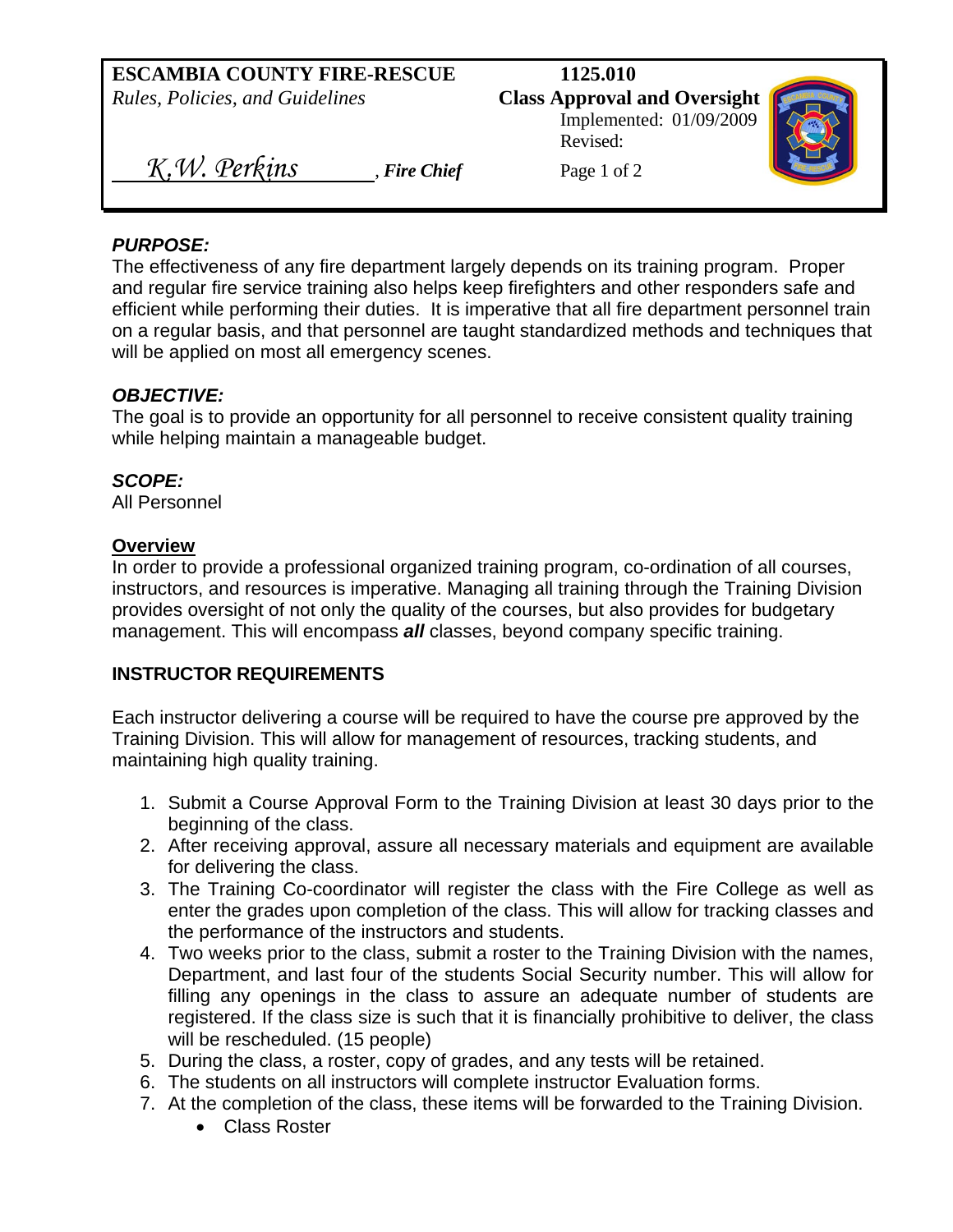# **ESCAMBIA COUNTY FIRE-RESCUE 1125.010**

*Rules, Policies, and Guidelines* **Class Approval and Oversight**

 Implemented: 01/09/2009 Revised:



*K.W. Perkins Fire Chief* Page 2 of 2

- Copy of Grade Sheet
- Any tests administered
- All Instructor Evaluation forms
- A completed Invoice